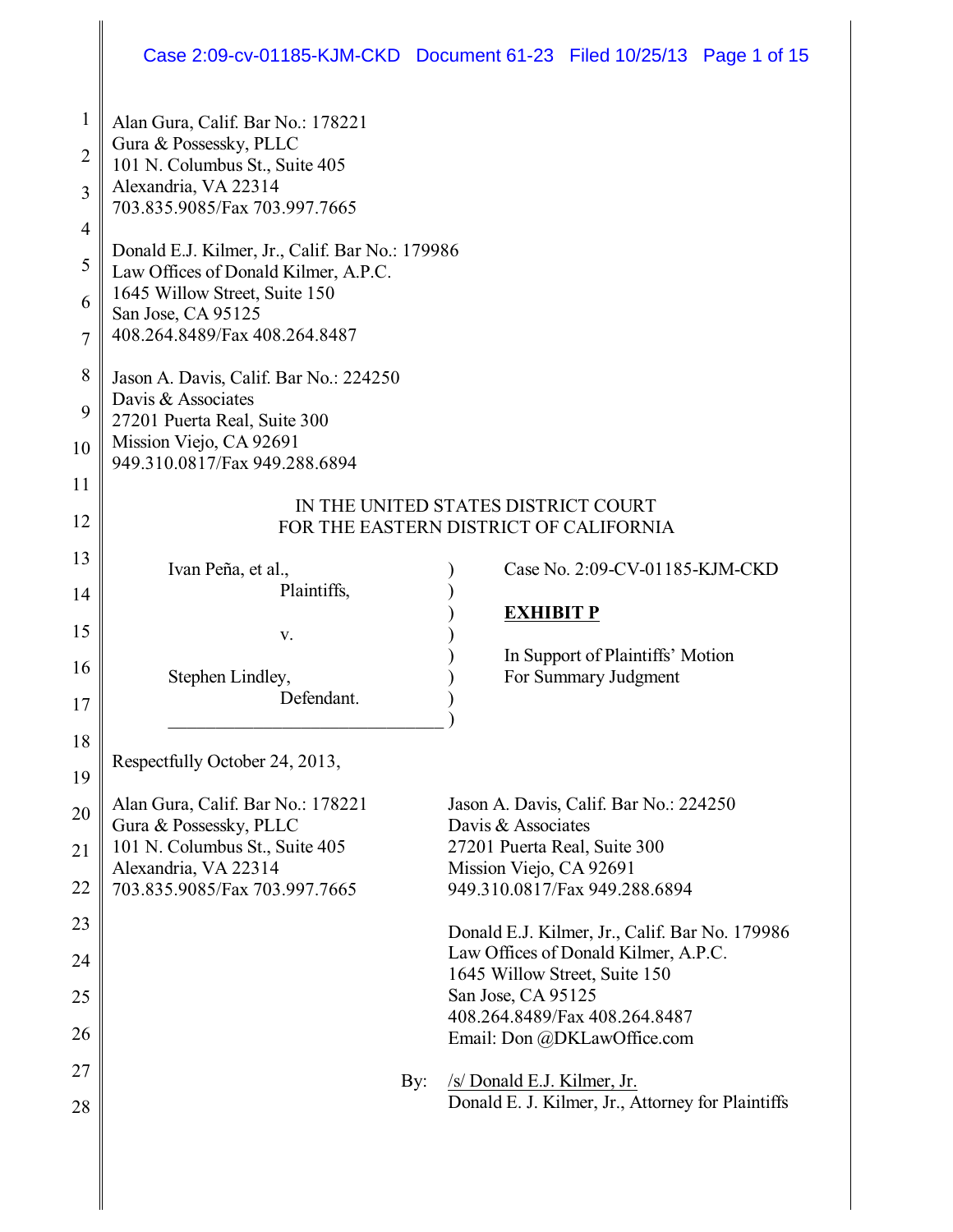# Case 2:09-cv-01185-KJM-CKD Document 61-23 Filed 10/25/13 Page 2 of 15

age of the control of

| 1<br>$\overline{2}$<br>3<br>4<br>5<br>6<br>7<br>8 | KAMALA D. HARRIS<br>Attorney General of California<br>PETER K. SOUTHWORTH<br>Supervising Deputy Attorney General<br>ANTHONY R. HAKL, State Bar No. 197335<br>Deputy Attorney General<br>$1300$ I Street, Suite 125<br>P.O. Box 944255<br>Sacramento, CA 94244-2550<br>Telephone: (916) 322-9041<br>Fax: (916) 324-8835<br>E-mail: Anthony.Hakl@doj.ca.gov<br>Attorneys for Defendant Stephen Lindley |  |  |  |
|---------------------------------------------------|------------------------------------------------------------------------------------------------------------------------------------------------------------------------------------------------------------------------------------------------------------------------------------------------------------------------------------------------------------------------------------------------------|--|--|--|
| 9                                                 |                                                                                                                                                                                                                                                                                                                                                                                                      |  |  |  |
| 10                                                | IN THE UNITED STATES DISTRICT COURT                                                                                                                                                                                                                                                                                                                                                                  |  |  |  |
| 11                                                | FOR THE EASTERN DISTRICT OF CALIFORNIA                                                                                                                                                                                                                                                                                                                                                               |  |  |  |
| 12                                                |                                                                                                                                                                                                                                                                                                                                                                                                      |  |  |  |
| 13                                                | IVAN PEÑA, ROY VARGAS, DOÑA<br>Case No. 2:09-CV-01185-KJM-CMK                                                                                                                                                                                                                                                                                                                                        |  |  |  |
| 14                                                | <b>CROSTON, BRETT THOMAS, SECOND</b><br>AMENDMENT FOUNDATION, INC. and<br>DEFENDANT STEPHEN LINDLEY'S<br>THE CALGUNS FOUNDATION, INC.,<br><b>RESPONSE TO INTERROGATORIES, SET</b>                                                                                                                                                                                                                    |  |  |  |
| 15                                                | ONE<br>Plaintiffs,                                                                                                                                                                                                                                                                                                                                                                                   |  |  |  |
| 16                                                | v.                                                                                                                                                                                                                                                                                                                                                                                                   |  |  |  |
| 17                                                |                                                                                                                                                                                                                                                                                                                                                                                                      |  |  |  |
| 18                                                | STEPHEN LINDLEY,                                                                                                                                                                                                                                                                                                                                                                                     |  |  |  |
| 19                                                | Defendant.                                                                                                                                                                                                                                                                                                                                                                                           |  |  |  |
| 20                                                |                                                                                                                                                                                                                                                                                                                                                                                                      |  |  |  |
| 21                                                |                                                                                                                                                                                                                                                                                                                                                                                                      |  |  |  |
| 22                                                |                                                                                                                                                                                                                                                                                                                                                                                                      |  |  |  |
| 23                                                | PROPOUNDING PARTY: PLAINTIFFS, IVAN PEÑA, ROY VARGAS,<br>DOÑA CROSTON, BRETT THOMAS, THE SECOND                                                                                                                                                                                                                                                                                                      |  |  |  |
| 24<br>25                                          | AMENDMENT FOUNDATION, INC., and THE CALGUNS<br>FOUNDATION, INC.                                                                                                                                                                                                                                                                                                                                      |  |  |  |
| 26                                                | DEFENDANT STEPHEN LINDLEY<br><b>RESPONDING PARTY:</b>                                                                                                                                                                                                                                                                                                                                                |  |  |  |
| 27                                                | <b>ONE</b><br><b>SET NO.:</b>                                                                                                                                                                                                                                                                                                                                                                        |  |  |  |
| 28                                                |                                                                                                                                                                                                                                                                                                                                                                                                      |  |  |  |
|                                                   | DEFENDANT STEPHEN LINDLEY'S RESPONSE TO INTERROGATORIES, SET ONE                                                                                                                                                                                                                                                                                                                                     |  |  |  |
|                                                   | (2:09-CV-01185-KJM-CKD)                                                                                                                                                                                                                                                                                                                                                                              |  |  |  |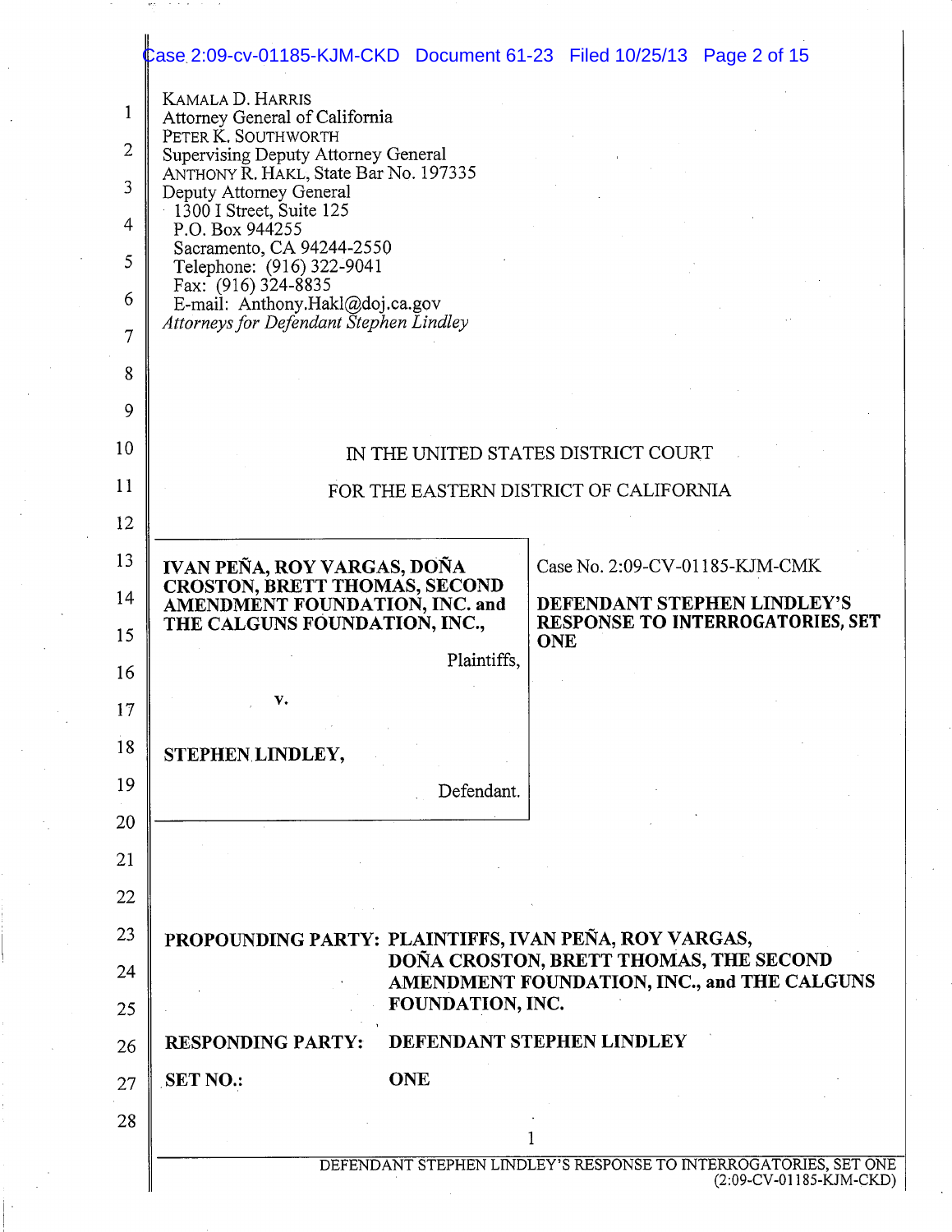| 1              | RESPONSES TO INTERROGATORIES                                                                         |  |  |  |  |  |
|----------------|------------------------------------------------------------------------------------------------------|--|--|--|--|--|
| $\overline{2}$ | <b>INTERROGATORY NO. 1:</b>                                                                          |  |  |  |  |  |
| 3              | Identify each person answering these interrogatories, supplying information, or assisting            |  |  |  |  |  |
| 4              | in any way with the preparation of the answers to these interrogatories.                             |  |  |  |  |  |
| 5              | <b>RESPONSE TO INTERROGATORY NO. 1:</b>                                                              |  |  |  |  |  |
| 6              | Defendant Stephen Lindley; Deputy Attorney General Anthony R. Hakl; and Deputy                       |  |  |  |  |  |
| 7              | Attorney General Kimberly Granger.                                                                   |  |  |  |  |  |
| 8              | <b>INTERROGATORY NO. 2:</b>                                                                          |  |  |  |  |  |
| 9              | If defendant has not been sued in his correct name, state the correct name.                          |  |  |  |  |  |
| 10             | <b>RESPONSE TO INTERROGATORY NO. 2:</b>                                                              |  |  |  |  |  |
| 11             | Defendant Lindley has been sued in his correct name.                                                 |  |  |  |  |  |
| 12             | <b>INTERROGATORY NO. 3:</b>                                                                          |  |  |  |  |  |
| 13             | Identify every potential party to this lawsuit.                                                      |  |  |  |  |  |
| 14             | <b>RESPONSE TO INTERROGATORY NO. 3:</b>                                                              |  |  |  |  |  |
| 15             | Objection. The phrase "potential party" is vague.                                                    |  |  |  |  |  |
| 16             | Notwithstanding this objection, based on his understanding of Plaintiffs' claims,                    |  |  |  |  |  |
| 17             | Defendant is not aware of any other potential parties.                                               |  |  |  |  |  |
| 18             | <b>INTERROGATORY NO. 4:</b>                                                                          |  |  |  |  |  |
| 19             | Identify every person with knowledge of relevant facts (i.e., relating to microstamping)             |  |  |  |  |  |
| 20             | and summarize each person's knowledge and opinions.                                                  |  |  |  |  |  |
| 21             | <b>RESPONSE TO INTERROGATORY NO. 4:</b>                                                              |  |  |  |  |  |
| 22             | Defendant Stephen Lindley and Special Agent Supervisor Blake Graham have knowledge                   |  |  |  |  |  |
| 23             | of facts relevant to the Roster of Handguns Certified for Sale ("roster"), including but not limited |  |  |  |  |  |
| 24             | to the microstamping requirement.                                                                    |  |  |  |  |  |
| 25             | Assistant Government Program Analyst Leslie McGovern has knowledge of the relevant                   |  |  |  |  |  |
| 26             | administrative facts regarding the placement of handguns on the roster.                              |  |  |  |  |  |
| 27             |                                                                                                      |  |  |  |  |  |
| 28             | $\overline{2}$                                                                                       |  |  |  |  |  |

 $\sim 10^{-11}$ 

 $\frac{1}{2}$  .

 $\mathbb{R}^2$ 

 $\mathcal{H}_{\mathrm{c}}$  .

 $\frac{d\mathbf{r}}{d\mathbf{r}} = \frac{1}{2} \mathbf{r} \mathbf{r} \label{eq:1}$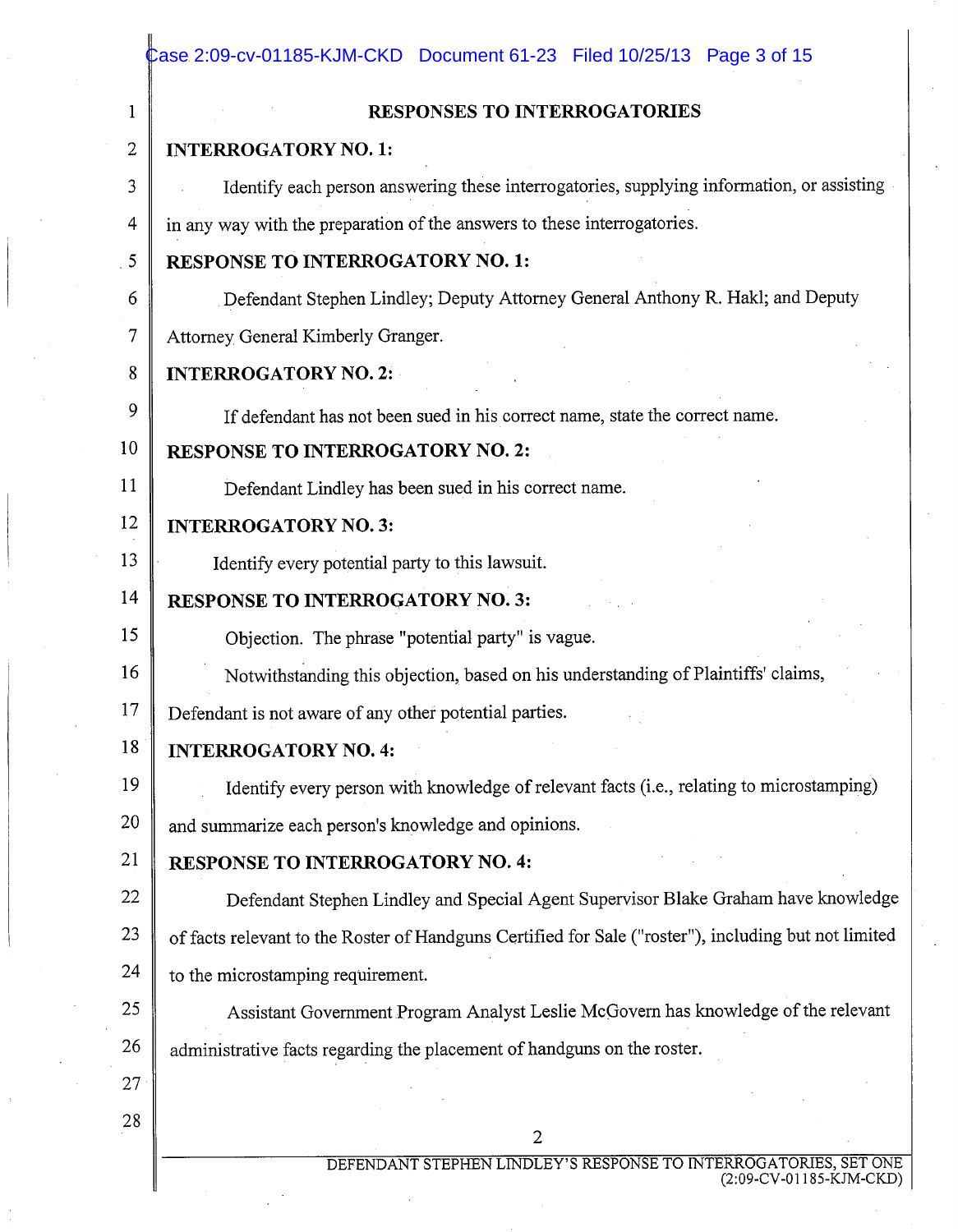#### Case 2:09-cv-01185-KJM-CKD Document 61-23 Filed 10/25/13 Page 4 of 15

#### **INTERROGATORY NO. 5:**

Identify all persons or entities that have possession, custody, or control of materials relevant (*i.e.*, relating to microstamping) to this suit and the materials over which they have possession, custody, or control.

5

6

7

26

27

28

 $\mathbf{1}$ 

 $\overline{2}$ 

3

 $\overline{4}$ 

#### **RESPONSE TO INTERROGATORY NO. 5:**

The Bureau of Firearms, Defendant Stephen Lindley, Special Agent Supervisor Blake Graham and Assistant Government Program Analyst Leslie McGovern have possession, custody, 8 or control over microstamping materials relevant to this action.

9 **INTERROGATORY NO. 6:** 

Identify Defendant's opinions and contentions about his defenses relating to the facts or 10 11 the application of law to the facts (i.e., relating to microstamping) in this case.

#### RESPONSE TO INTERROGATORY NO. 6: 12

Objection. This interrogatory is vague and overbroad. The interrogatory fails to identify 13 any specific opinion or contention relating to any particular fact or application of law to facts. 14 15 The interrogatory is not reasonably calculated to narrow or sharpen the issues. Defendant is under no obligation to state all of his "opinions and contentions" in an interrogatory answer. See, 16 e.g., American Civil Liberties Union v. Gonzales, 237 F.R.D. 120, 124 (E.D. Pa. 2006); Nestle 17 Foods Corp. v. Aetna CA's. & Sur. Co., 135 F.R.D. 101, 111 (D. N.J. 1990); Hockley v. Zent,  $18$ 19 Inc., 89 F.R.D. 26, 31 (M.D. Pa. 1980). 20

### **INTERROGATORY NO. 7:**

Identify any steps taken to preserve materials relevant (i.e., relating to microstamping) to 21 22 this suit, including any alterations to routine operations of an electronic information system, and 23 do the following:

a. Identify whether a specific litigation-hold policy or other similar suspension order was 24 25 created.

b. Identify the person who created the litigation-hold policy.

c. Specify the date when the litigation-hold policy was created.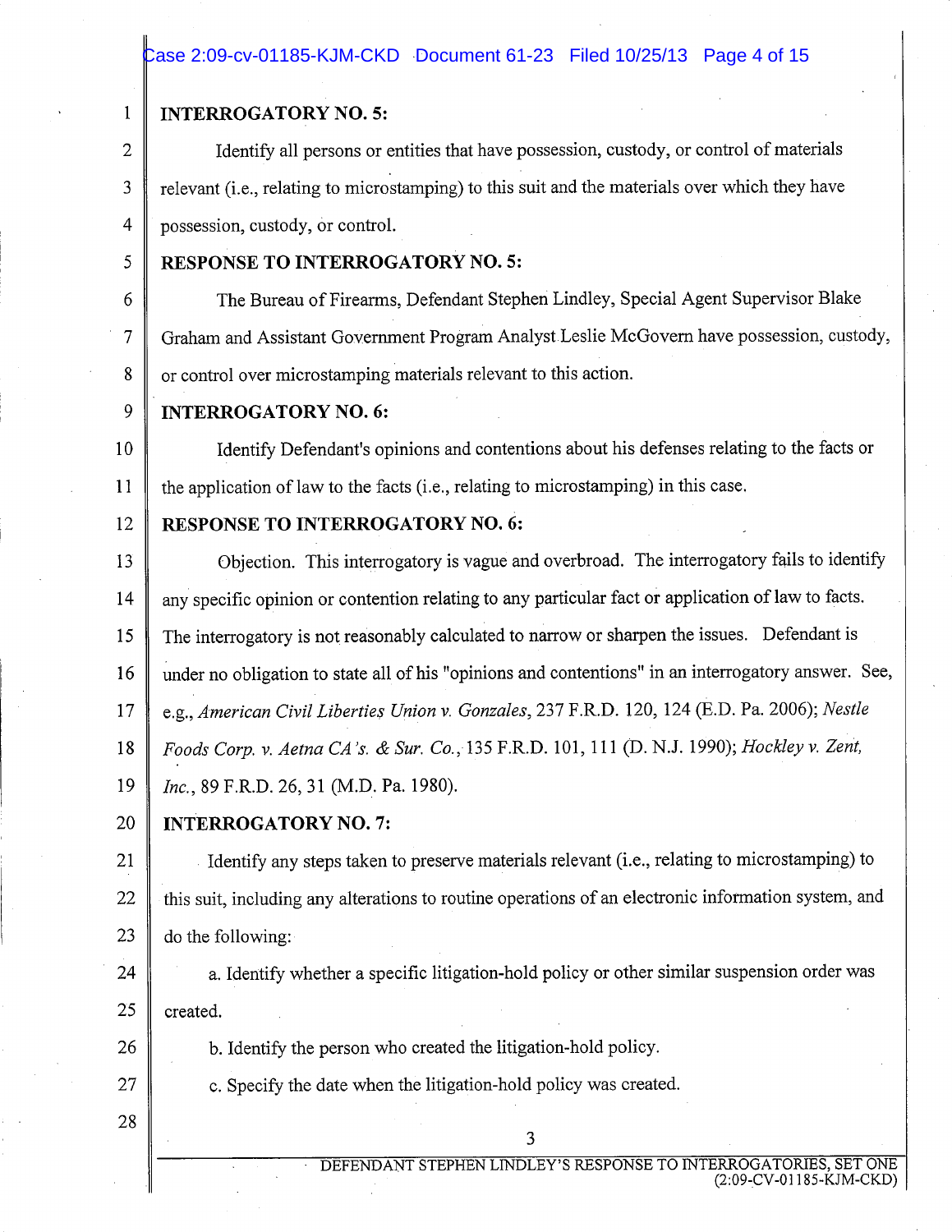|                 | Case 2:09-cv-01185-KJM-CKD Document 61-23 Filed 10/25/13 Page 5 of 15                             |  |  |  |  |  |
|-----------------|---------------------------------------------------------------------------------------------------|--|--|--|--|--|
| $\mathbf 1$     | d. State whether the litigation-hold policy was recorded, regardless of the medium (e.g.,         |  |  |  |  |  |
| 2               | paper or electronic), and if so, identify the material.                                           |  |  |  |  |  |
| 3               | e. Identify the persons who received the litigation-hold policy.                                  |  |  |  |  |  |
| 4               | f. Specify the date when the persons received the litigation-hold policy.                         |  |  |  |  |  |
| 5               | g. State whether Defendant will, without a formal request to produce, attach a copy of all        |  |  |  |  |  |
| 6               | materials described in the answer to this interrogatory.                                          |  |  |  |  |  |
| 7               | <b>RESPONSE TO INTERROGATORY NO. 7:</b>                                                           |  |  |  |  |  |
| 8               | Defendant has complied with his duty to preserve evidence relevant to Plaintiffs'                 |  |  |  |  |  |
| 9               | microstamping claim. Defendant is unaware of any specific litigation-hold policy or other similar |  |  |  |  |  |
| 10              | suspension order.                                                                                 |  |  |  |  |  |
| 11              | <b>INTERROGATORY NO. 8:</b>                                                                       |  |  |  |  |  |
| 12              | Identify each and every manufacturer of firearms who has applied to have a handgun                |  |  |  |  |  |
| 13              | placed on the California approved handgun roster from May 17, 2013 to the time this               |  |  |  |  |  |
| 14              | interrogatory has been answered including but not limited to:                                     |  |  |  |  |  |
| 15              | a. Name of the company/manufacturer.                                                              |  |  |  |  |  |
| 16              | b. Address of the company/manufacturer.                                                           |  |  |  |  |  |
| 17              | c. Make/model of the firearm submitted for placement on the roster.                               |  |  |  |  |  |
| 18              | d. Whether the handgun is eligible for placement on the roster.                                   |  |  |  |  |  |
| 19              | e. For every handgun not eligible for placement on the roster, each reason barring the            |  |  |  |  |  |
| 20              | handgun's eligibility for placement on the roster.                                                |  |  |  |  |  |
| 21              | <b>RESPONSE TO INTERROGATORY NO. 8:</b>                                                           |  |  |  |  |  |
| 22              | In response to this interrogatory, Defendant states that from May 17, 2013, to the date of these  |  |  |  |  |  |
| 23              | interrogatory answers, no company or manufacturer has submitted a firearm for placement on the    |  |  |  |  |  |
| 24              | California approved handgun roster that satisfies California's microstamping requirement.         |  |  |  |  |  |
| 25              | Nevertheless, during the time period in question, companies and manufacturers have submitted      |  |  |  |  |  |
| 26              | numerous handguns for placement on the California handgun roster pursuant to Penal Code section   |  |  |  |  |  |
| 27 <sub>2</sub> | 32030, and Defendant has placed several of those firearms on the roster, thus making additional   |  |  |  |  |  |
| 28              |                                                                                                   |  |  |  |  |  |

<sup>4</sup>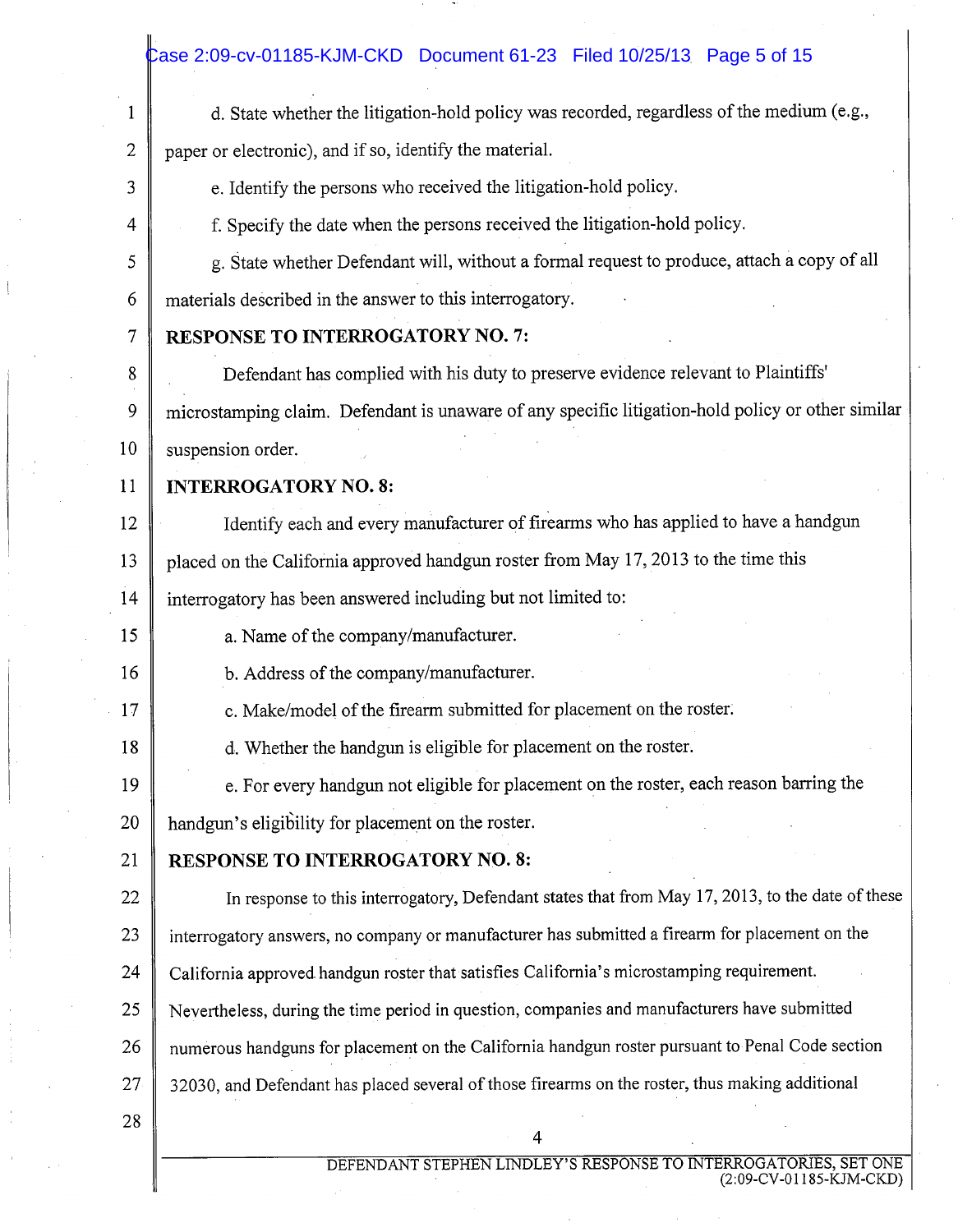### $\text{Case 2:09-cv-01185-KJM-CKD}$  Document 61-23 Filed 10/25/13 Page 6 of 15

handguns available to the public for purchase. Defendant is still compiling the additional data  $\mathbf{1}$ 

 $\overline{2}$ responsive to this interrogatory and will supplement this answer as soon as possible.

### **INTERROGATORY NO. 9:**

3

 $\overline{4}$ 

5

6

 $\overline{7}$ 

8

9

 $11$ 

Identify each and every academic report and/or study that purports to set forth the public safety advantages of microstamping. Please include:

a. Author of the report/study.

b. Source of funding for the report/study.

c. Date of publication of the study/report.

d. Whether or not the study/report was peer reviewed.

#### 10 **RESPONSE TO INTERROGATORY NO. 9:**

Defendant is aware of the study titled by "What Micro Serialized Firing Pins Can Add to

Firearm Identification in Forensic Science: How Viable are Micro-Marked Firing Pin 12

Impressions as Evidence?" (available at http://forensicscience.ucdavis.edu/pdf/microserial.pdf). 13

The authors are David Howitt, Ph. D., Frederic A. Tulleners, and Michael T. Beddow, Forensic 14

15 Science Graduate Group, University of California, Davis. The study was funded by the

California Policy Research Center, University of California. Defendant does not know the exact 16

17 publication date, but it appears to have been published in 2008. The study indicates it was peer

18 reviewed.

#### 19 **INTERROGATORY NO. 10:**

Identify each and every criminological report and/or study that purports to set forth the 20 public safety advantages of microstamping. Please include: 21

22 a. Author of the report/study.

23 b. Source of funding for the report/study.

24 c. Date of publication of the study/report.

d. Whether or not the study/report was peer reviewed.

28

25

26

27

DEFENDANT STEPHEN LINDLEY'S RESPONSE TO INTERROGATORIES, SET ONE (2:09-CV-01185-KJM-CKD)

5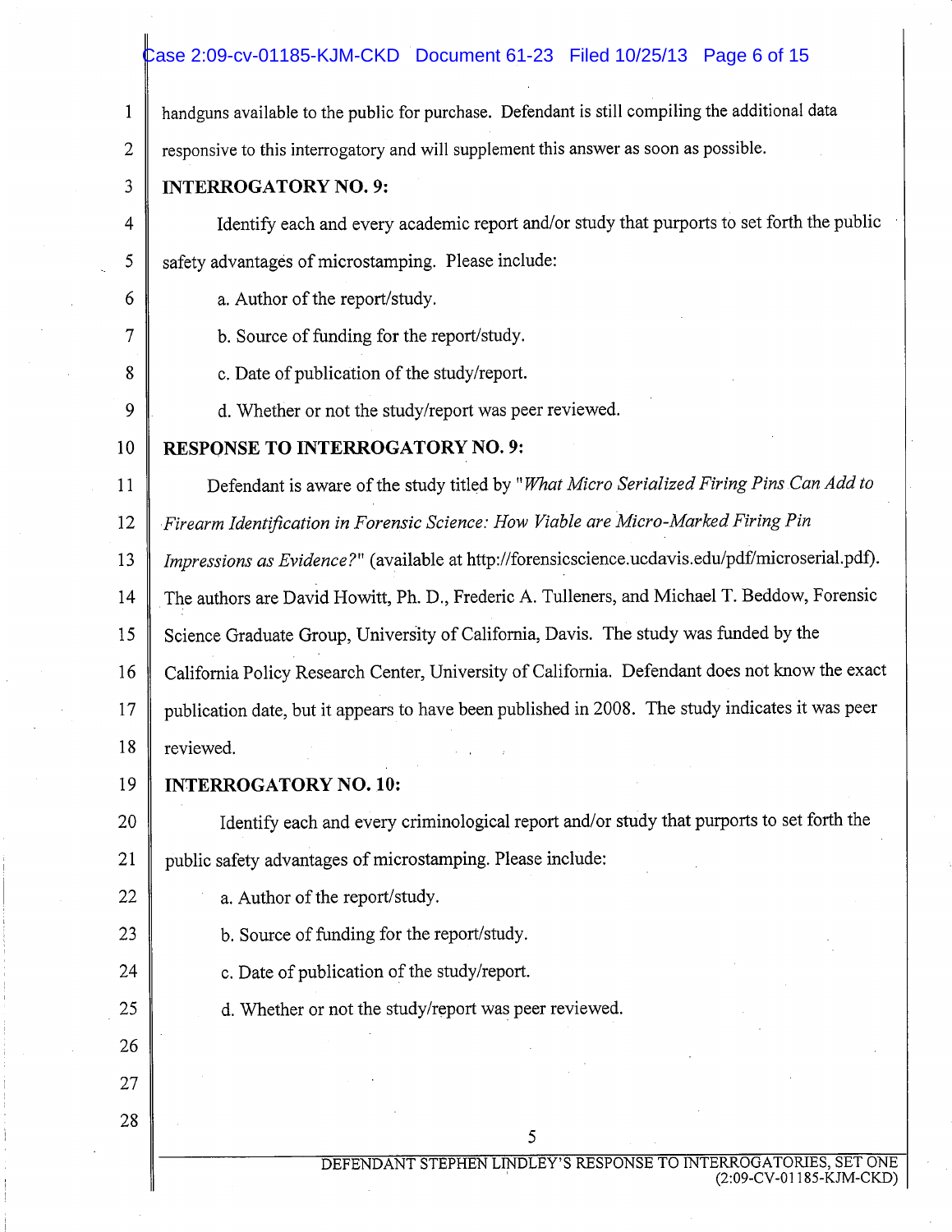#### $\,$   $\rm$  cxe 2:09-cv-01185-KJM-CKD  $\,$  Document 61-23  $\,$  Filed 10/25/13  $\,$  Page 7 of 15  $\,$

#### **RESPONSE TO INTERROGATORY NO. 10:**

Defendant is aware of "Forensic Firearm Identification of Semiautomatic Handguns  $\overline{2}$ Using Laser Formed Microstamping Elements" (available at http://csgv.org/wp/wp- $\overline{3}$ content/uploads/2013/06/FORENSIC-FIREARM-IDENTIFICATION-OF-SEMIAUTOMATIC- $\overline{4}$ HANDGUNS-LIZOTTE.pdf). The authors are Todd E. Lizotte and Orest Ohar, Microstamping 5 6 Technology Transfer Center, Pivotal Development Company, Londonderry, NH 03053.  $\overline{7}$ Defendant does not know who funded the study or whether it was peer reviewed. The date of the 8 study appears to be 2008. 9 Defendant is also aware of "Extracting Ballistic Forensic Intelligence: Microstamped 10 Firearms Deliver Data for Illegal Firearm Traffic Mapping - Technology" (available at http://csgv.org/wp/wp-content/uploads/2013/06/LIZOTTE-RESEARCH-PAPER-AUGUST-11 12 2009.pdf). The authors are Orest P. Ohar and Todd E. Lizotte, Pivotal Development, LLC Hooksett, NH 03106. The date of the study is 2009. Defendant does not know who funded the 13 14 study or whether it was peer reviewed. 15 **INTERROGATORY NO. 11:** Identify each and every government report and/or study that purports to set forth the 16

17 public safety advantages of microstamping. Please include:

- 18 a. Author of the report/study.
	- b. Source of funding for the report/study.
	- c. Date of publication of the study/report.
		- d. Whether or not the study/report was peer reviewed.
- 22 **RESPONSE TO INTERROGATORY NO. 11:**
- Defendant is aware of the book Ballistic Imaging, by Daniel L. Cork, John E. Rolph, 23

24 Eugene S. Meieran, and Carol V. Petrie, Editors, Committee to Assess the Feasibility, Accuracy

and Technical Capability of a National Ballistics Database, National Research Council. The date 25

26 of publication is 2008. With respect to funding, the book indicates that "it was supported by

- 27 contract 2003-IJ-CX-1013 between the National Academy of Sciences and the National Institute
- 28

19

20

21

 $\mathbf{1}$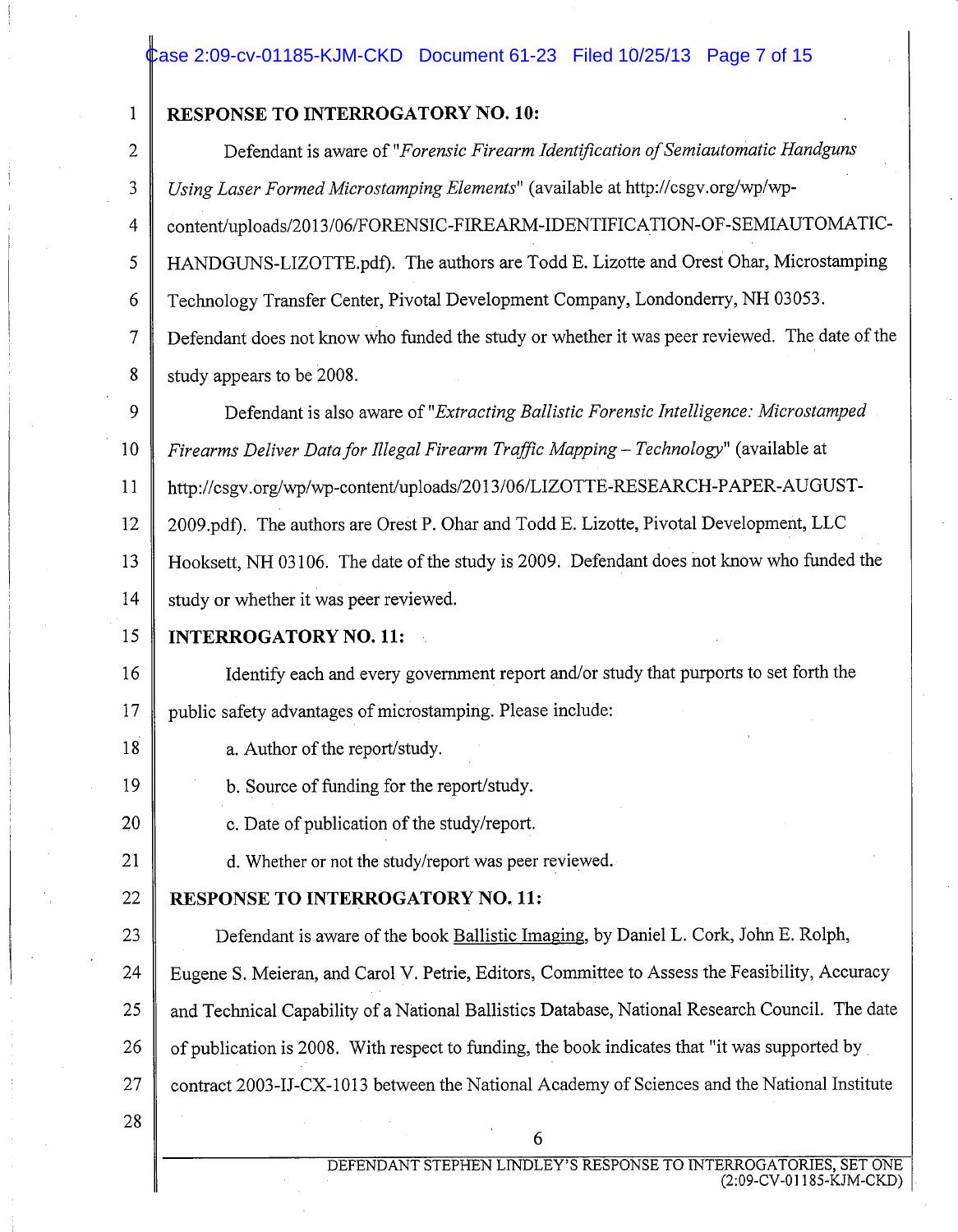## **Case 2:09-cv-01185-KJM-CKD** Document 61-23 Filed 10/25/13 Page 8 of 15

| 1              | of Justice. The work of the Committee on National Statistics is provided by a consortium of  |
|----------------|----------------------------------------------------------------------------------------------|
| $\overline{2}$ | federal agencies through a grant from the National Science Foundation (Number SBR-0112521)." |
| 3              | Defendant presumes the book was peer reviewed.                                               |
| $\overline{4}$ | <b>INTERROGATORY NO. 12:</b>                                                                 |
| 5              | Identify each person who would offer testimony in this case supporting your contentions      |
| 6              | regarding microstamping.                                                                     |
| 7              | <b>RESPONSE TO INTERROGATORY NO. 12:</b>                                                     |
| 8              | Defendant Stephen Lindley, Special Agent Supervisor Blake Graham, and Associate              |
| 9              | Governmental Program Analyst Leslie McGovern.                                                |
| 10             | <b>INTERROGATORY NO. 13:</b>                                                                 |
| 11             | If Request for Admission #1 is denied, set forth each and every fact to support your belief  |
| 12             | that the Court lacks personal jurisdiction over all the parties to this lawsuit.             |
| 13             | <b>RESPONSE TO INTERROGATORY NO. 13:</b>                                                     |
| 14             | Not applicable.                                                                              |
| 15             | <b>INTERROGATORY NO. 14:</b>                                                                 |
| 16             | If Request for Admission #2 is denied, set forth each and every fact to support your belief  |
| 17             | that the Court lacks subject matter jurisdiction over the issues raised in this lawsuit.     |
| 18             | <b>RESPONSE TO INTERROGATORY NO. 14:</b>                                                     |
| 19             | Not applicable.                                                                              |
| 20             | <b>INTERROGATORY NO. 15:</b>                                                                 |
| 21             | If Request for Admission #3 is denied, set forth each and every fact to support your belief  |
| 22             | that the Defendant named in the Second Amended Complaint (Doc #53) is not properly named.    |
| 23             | <b>RESPONSE TO INTERROGATORY NO. 15:</b>                                                     |
| 24             | Not applicable.                                                                              |
| 25             | <b>INTERROGATORY NO. 16:</b>                                                                 |
| 26             | If Request for Admission #4 is denied, describe each handgun, by make and model, that        |
| 27             | you claim satisfies California's microstamping requirement.                                  |
| 28             | 7                                                                                            |
|                | DEFENDANT STEPHEN LINDLEY'S RESPONSE TO INTERROGATORIES, SET ONE                             |
|                | (2:09-CV-01185-KJM-CKD)                                                                      |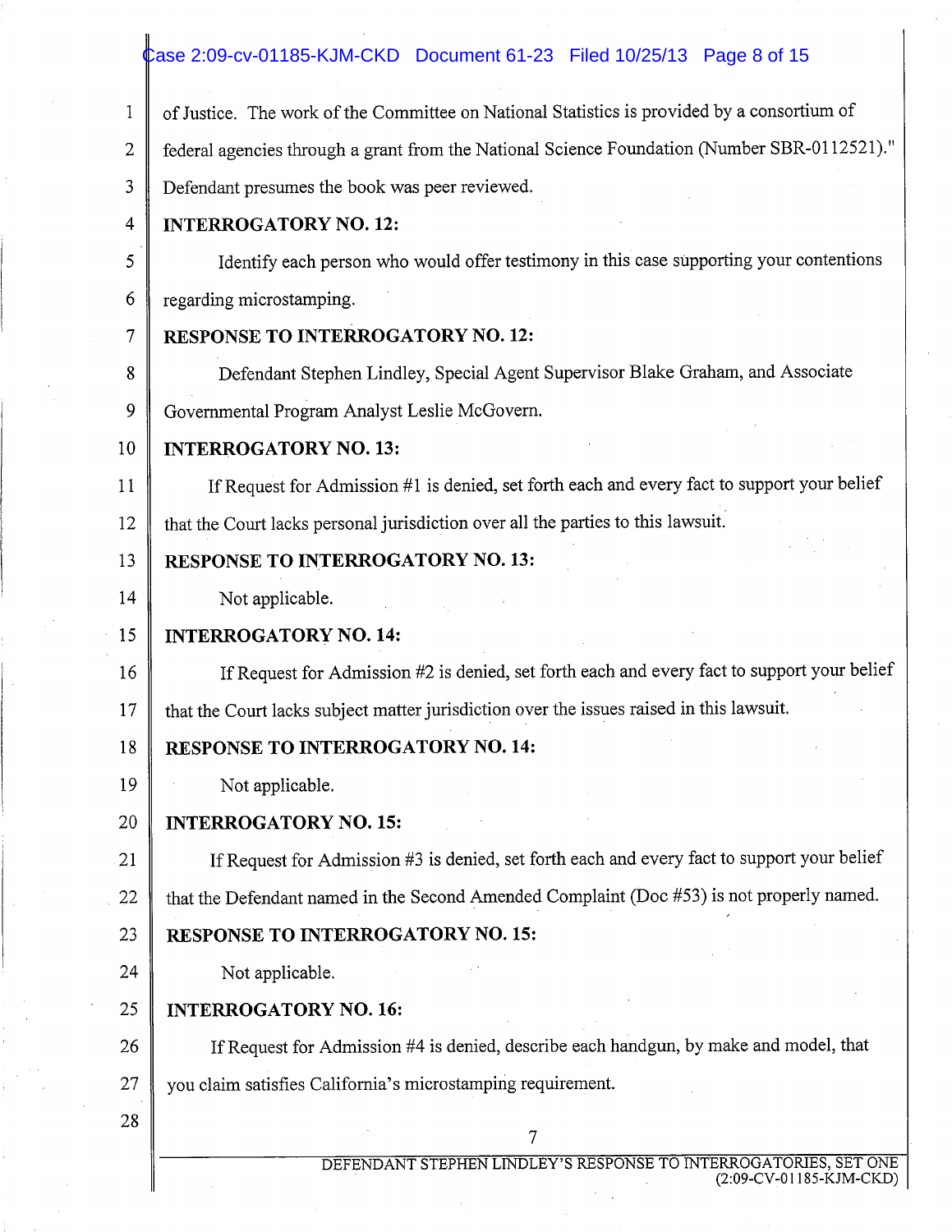### Case 2:09-cv-01185-KJM-CKD Document 61-23 Filed 10/25/13 Page 9 of 15

| 1  | <b>RESPONSE TO INTERROGATORY NO. 16:</b>                                                           |  |  |  |  |
|----|----------------------------------------------------------------------------------------------------|--|--|--|--|
| 2  | Not applicable.                                                                                    |  |  |  |  |
| 3  | <b>INTERROGATORY NO. 17:</b>                                                                       |  |  |  |  |
| 4  | If Request for Admission #5 is denied, describe all plans known to you by any firearms             |  |  |  |  |
| 5  | manufacturer to introduce handguns for sale in the United States that include California compliant |  |  |  |  |
| 6  | microstamping technology.                                                                          |  |  |  |  |
| 7  | <b>RESPONSE TO INTERROGATORY NO. 17:</b>                                                           |  |  |  |  |
| 8  | Not applicable, but Defendant currently does not know of any such plans.                           |  |  |  |  |
| 9  | <b>INTERROGATORY NO. 18:</b>                                                                       |  |  |  |  |
| 10 | If Request for Admission #6 is denied, describe the basis for your belief that a firearms          |  |  |  |  |
| 11 | manufacturer will, in the foreseeable future, offer handguns for sale in the United States that    |  |  |  |  |
| 12 | incorporate microstamping technology compliant with the requirements of California's handgun       |  |  |  |  |
| 13 | roster law.                                                                                        |  |  |  |  |
| 14 | <b>RESPONSE TO INTERROGATORY NO. 18:</b>                                                           |  |  |  |  |
| 15 | Not applicable, but Defendant currently does not have such a belief.                               |  |  |  |  |
| 16 | <b>INTERROGATORY NO. 19:</b>                                                                       |  |  |  |  |
| 17 | If Request for Admission #7 is admitted, describe the additional cost of adding California-        |  |  |  |  |
| 18 | compliant microstamping technology to each firearm.                                                |  |  |  |  |
| 19 | <b>RESPONSE TO INTERROGATORY NO. 19:</b>                                                           |  |  |  |  |
| 20 | Not applicable, but Defendant does not know of any such additional cost.                           |  |  |  |  |
| 21 | <b>INTERROGATORY NO. 20:</b>                                                                       |  |  |  |  |
| 22 | If Request for Admission #8 is denied, set forth each and every fact that supports your            |  |  |  |  |
| 23 | belief that the microstamping requirement does not prevent Plaintiff Peña from acquiring the       |  |  |  |  |
| 24 | firearm identified in paragraph 41 of the Second Amended Complaint.                                |  |  |  |  |
| 25 | <b>RESPONSE TO INTERROGATORY NO. 20:</b>                                                           |  |  |  |  |
| 26 | Plaintiff could acquire the firearm by way of a private party transaction.                         |  |  |  |  |
| 27 |                                                                                                    |  |  |  |  |
| 28 | $8^{\circ}$                                                                                        |  |  |  |  |
|    |                                                                                                    |  |  |  |  |

DEFENDANT STEPHEN LINDLEY'S RESPONSE TO INTERROGATORIES, SET ONE (2:09-CV-01185-KJM-CKD)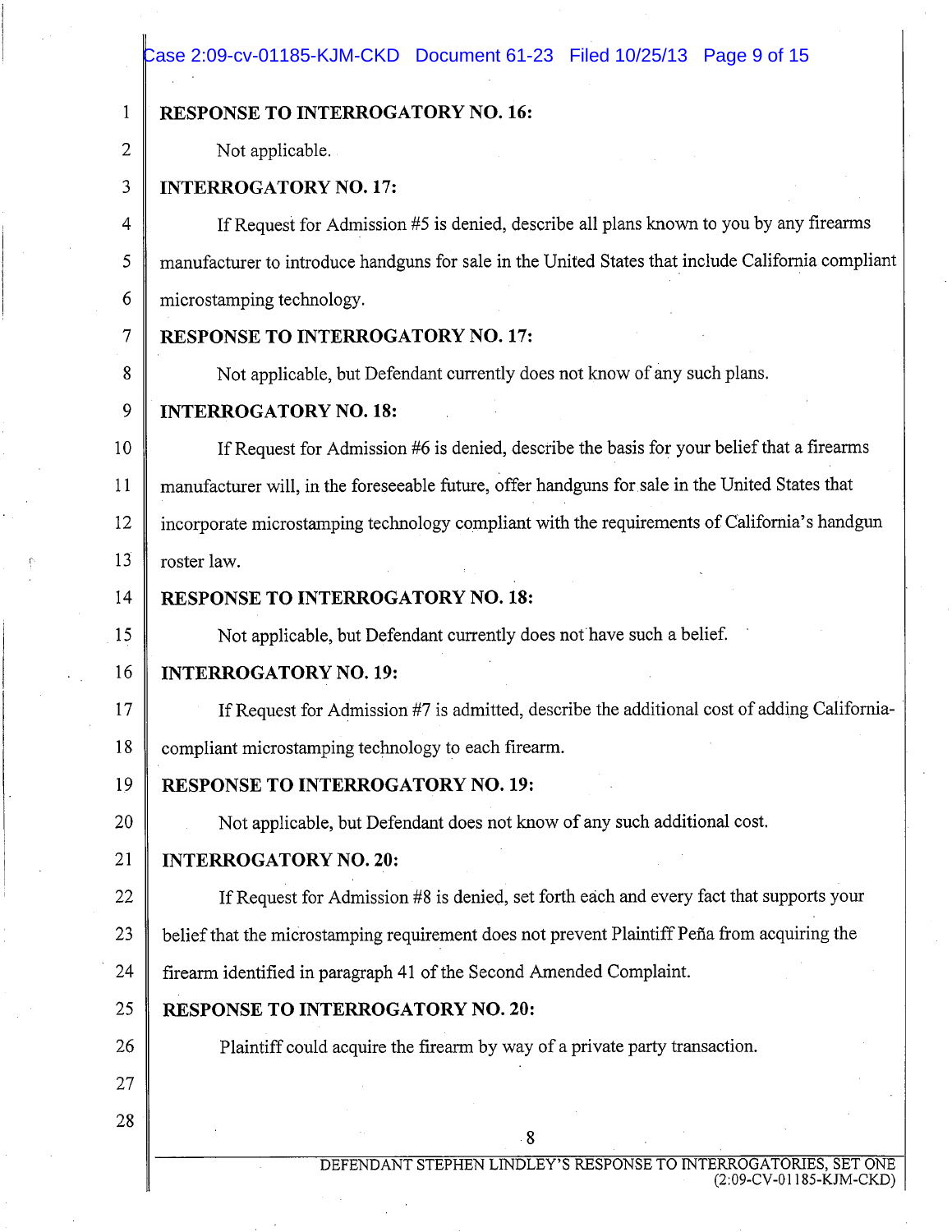## Case 2:09-cv-01185-KJM-CKD Document 61-23 Filed 10/25/13 Page 10 of 15

| 1  | <b>INTERROGATORY NO. 21:</b>                                                                    |  |  |  |  |
|----|-------------------------------------------------------------------------------------------------|--|--|--|--|
| 2  | If Request for Admission #9 is denied, set forth each and every fact that supports your         |  |  |  |  |
| 3  | belief that the microstamping requirement does not prevent Plaintiff Vargas from acquiring the  |  |  |  |  |
| 4  | firearm identified in paragraph 43 of the Second Amended Complaint.                             |  |  |  |  |
| 5  | <b>RESPONSE TO INTERROGATORY NO. 21:</b>                                                        |  |  |  |  |
| 6  | Plaintiff could acquire the firearm by way of a private party transaction.                      |  |  |  |  |
| 7  | <b>INTERROGATORY NO. 22:</b>                                                                    |  |  |  |  |
| 8  | If Request for Admission #10 is denied, set forth each and every fact that supports your        |  |  |  |  |
| 9  | belief that the microstamping requirement does not prevent Plaintiff Croston from acquiring the |  |  |  |  |
| 10 | firearm identified in paragraph 49 of the Second Amended Complaint.                             |  |  |  |  |
| 11 | <b>RESPONSE TO INTERROGATORY NO. 22:</b>                                                        |  |  |  |  |
| 12 | Plaintiff could acquire the firearm by way of a private party transaction.                      |  |  |  |  |
| 13 | <b>INTERROGATORY NO. 23:</b>                                                                    |  |  |  |  |
| 14 | If Request for Admission #11 is denied, set forth each and every fact that supports your        |  |  |  |  |
| 15 | belief that the microstamping requirement does not prevent Plaintiff Thomas from acquiring the  |  |  |  |  |
| 16 | firearm identified in paragraph 54 of the Second Amended Complaint.                             |  |  |  |  |
| 17 | <b>RESPONSE TO INTERROGATORY NO. 23:</b>                                                        |  |  |  |  |
| 18 | Plaintiff could acquire the firearm by way of a private party transaction.                      |  |  |  |  |
| 19 | <b>INTERROGATORY NO. 24:</b>                                                                    |  |  |  |  |
| 20 | Set forth each and every fact that supports your First Affirmative Defense in the Answer        |  |  |  |  |
| 21 | to the Second Amended Complaint (Doc #54) that the Second Amended Complaint (Doc #53)           |  |  |  |  |
| 22 | fails to present a case or controversy that is ripe for the Court's consideration.              |  |  |  |  |
| 23 | <b>RESPONSE TO INTERROGATORY NO. 24:</b>                                                        |  |  |  |  |
| 24 | Plaintiffs have failed to make a meaningful attempt to acquire the handguns in question         |  |  |  |  |
| 25 | and are able to legally acquire the handguns, such as through a private party transaction.      |  |  |  |  |
| 26 |                                                                                                 |  |  |  |  |
| 27 |                                                                                                 |  |  |  |  |
| 28 | 9                                                                                               |  |  |  |  |
|    | DEFENDANT STEPHEN LINDLEY'S RESPONSE TO INTERROGATORIES, SET ON                                 |  |  |  |  |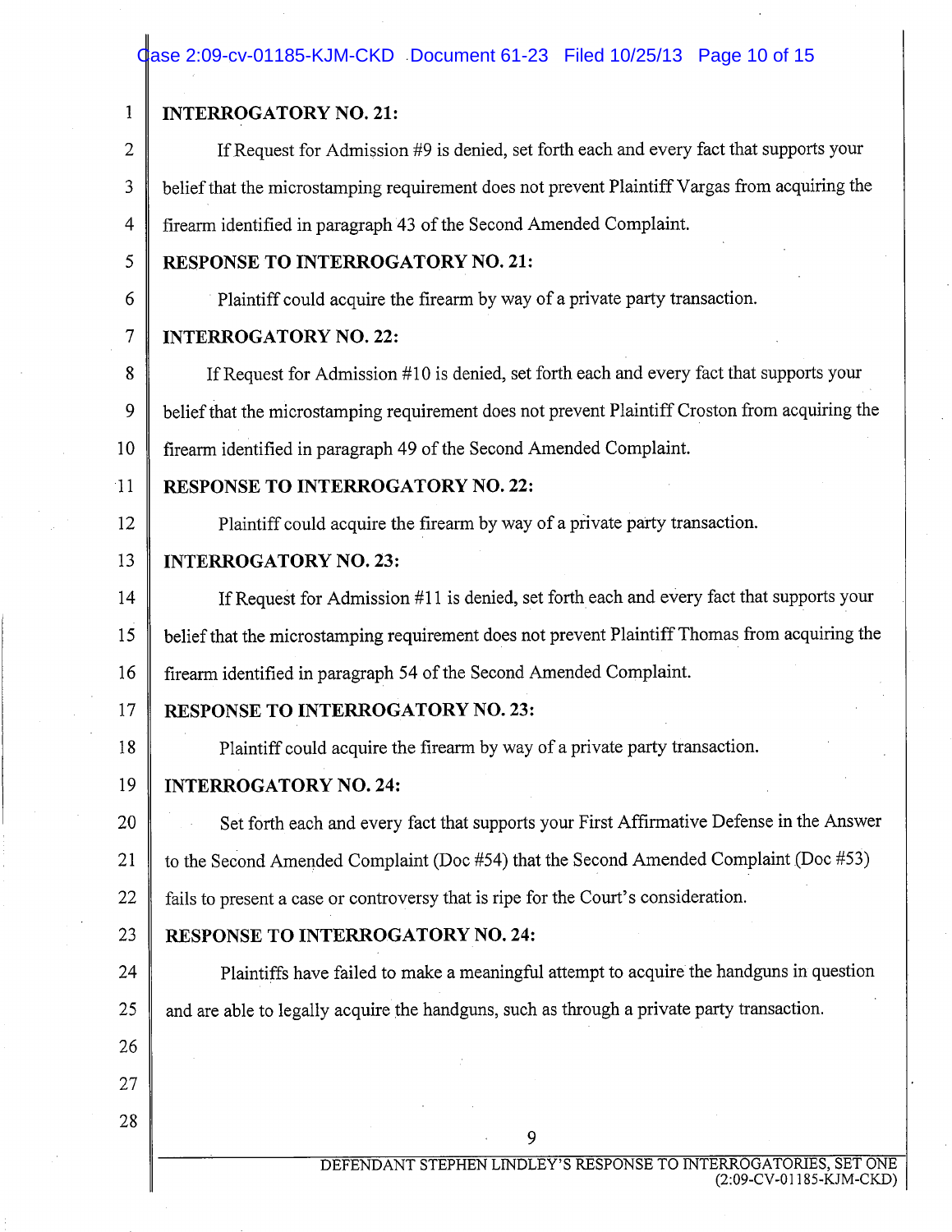### dase 2:09-cv-01185-KJM-CKD Document 61-23 Filed 10/25/13 Page 11 of 15

#### **INTERROGATORY NO. 25:**

Set forth each and every fact that supports your Second Affirmative Defense in the  $\overline{2}$  $\overline{3}$ Answer to the Second Amended Complaint (Doc #54) that the individual plaintiffs (Peña, Vargas,  $\overline{4}$ Croston and Thomas) lack standing to bring this action.

5

6

 $\tau$ 

 $\mathbf{1}$ 

### **RESPONSE TO INTERROGATORY NO. 25:**

Plaintiffs have failed to make a meaningful attempt to acquire the handguns in question and are able to legally acquire the handguns, such as through a private party transaction.

#### 8 **INTERROGATORY NO. 26:**

Set forth each and every fact that supports your Second Affirmative Defense in the  $\mathbf Q$ Answer to the Second Amended Complaint (Doc #54) that the individual plaintiffs (Peña, Vargas, 10  $11$ Croston and Thomas) have suffered no injuries or credible threat of injuries.

#### 12 **RESPONSE TO INTERROGATORY NO. 26:**

 $13$ Plaintiffs have failed to make a meaningful attempt to acquire the handguns in question 14 and are able to legally acquire the handguns, such as through a private party transaction.

#### 15 **INTERROGATORY NO. 27:**

Set forth each and every fact that supports your Second Affirmative Defense in the 16 17 Answer to the Second Amended Complaint (Doc #54) that the plaintiff Second Amendment Foundation, Inc., lacks associational standing to bring this action. 18

#### 19 **RESPONSE TO INTERROGATORY NO. 27:**

20 Because the individual Plaintiffs do not have standing to sue, Second Amendment Foundation, Inc. does not have associational standing. An association has standing when "(a) its 21 22 members would otherwise have standing to sue in their own right; (b) the interests it seeks to protect are germane to the organization's purpose; and (c) neither the claim asserted nor the relief 23 requested requires the participation of individual members in the lawsuit." Hunt v. Washington 24 25 State Apple Adver. Comm'n, 432 U.S. 333, 343 (1977).

26

27 28

10

DEFENDANT STEPHEN LINDLEY'S RESPONSE TO INTERROGATORIES, SET ONE (2:09-CV-01185-KJM-CKD)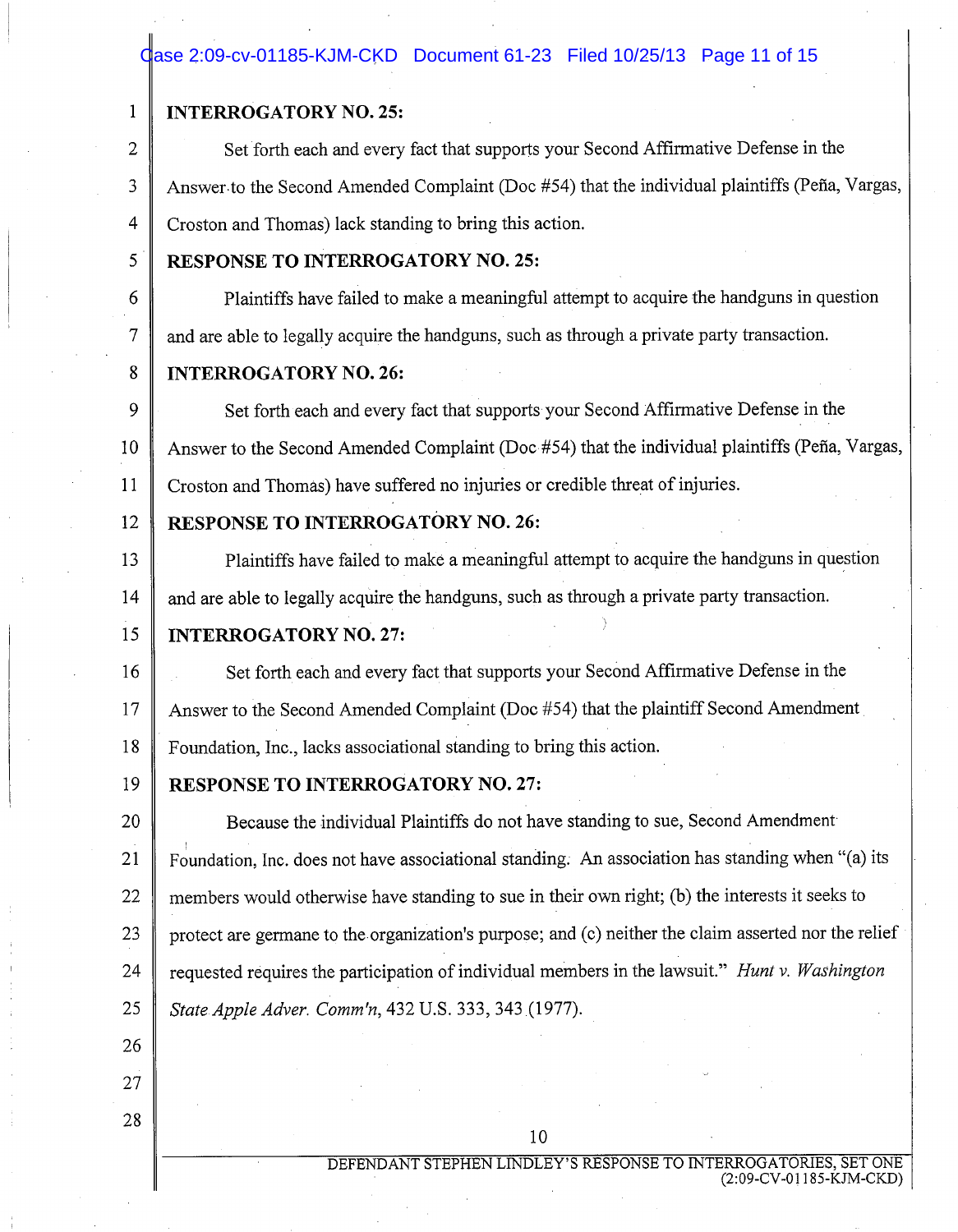### Case 2:09-cv-01185-KJM-CKD Document 61-23 Filed 10/25/13 Page 12 of 15

### **INTERROGATORY NO. 28:**

Set forth each and every fact that supports your Second Affirmative Defense in the  $\overline{2}$ Answer to the Second Amended Complaint (Doc #54) that plaintiff The Calguns Foundation, 3  $\overline{4}$ Inc., lacks associational standing to bring this action.

5

 $\mathbf{1}$ 

### **RESPONSE TO INTERROGATORY NO. 28:**

Because the individual Plaintiffs do not have standing to sue, The Calguns Foundation, Inc. 6 does not have associational standing. An association has standing when "(a) its members would  $\overline{7}$ otherwise have standing to sue in their own right; (b) the interests it seeks to protect are germane 8  $\dot{9}$ to the organization's purpose; and (c) neither the claim asserted nor the relief requested requires the participation of individual members in the lawsuit." Hunt v. Washington State Apple Adver. 10 11 Comm'n, 432 U.S. 333, 343 (1977).

12

#### **INTERROGATORY NO. 29:**

Set forth each and every fact that supports your Second Affirmative Defense in the 13 Answer to the Second Amended Complaint (Doc #54) that the institutional plaintiffs (Second 14 Amendment Foundation, Inc., and The Calguns Foundation, Inc.) have suffered no injuries or 15 16 credible threat of injuries.

#### 17 **RESPONSE TO INTERROGATORY NO. 29:**

Defendant is simply unaware of any action by him that has resulted in a concrete and 18 demonstrable injury to Second Amendment Foundation, Inc. or The Calguns Foundation, Inc.'s 19 20 activities.

21 **INTERROGATORY NO. 30:** 

Set forth each and every fact that supports your Third Affirmative Defense in the Answer 22 to the Second Amended Complaint (Doc #54) that Plaintiffs' claims are barred by the Eleventh 23

24 Amendment.

25 **RESPONSE TO INTERROGATORY NO. 30:** 

26 Defendant contends that the Eleventh Amendment provides immunity against any suit where he is sued for damages in his official capacity. Defendant pled this affirmative defense out 27

28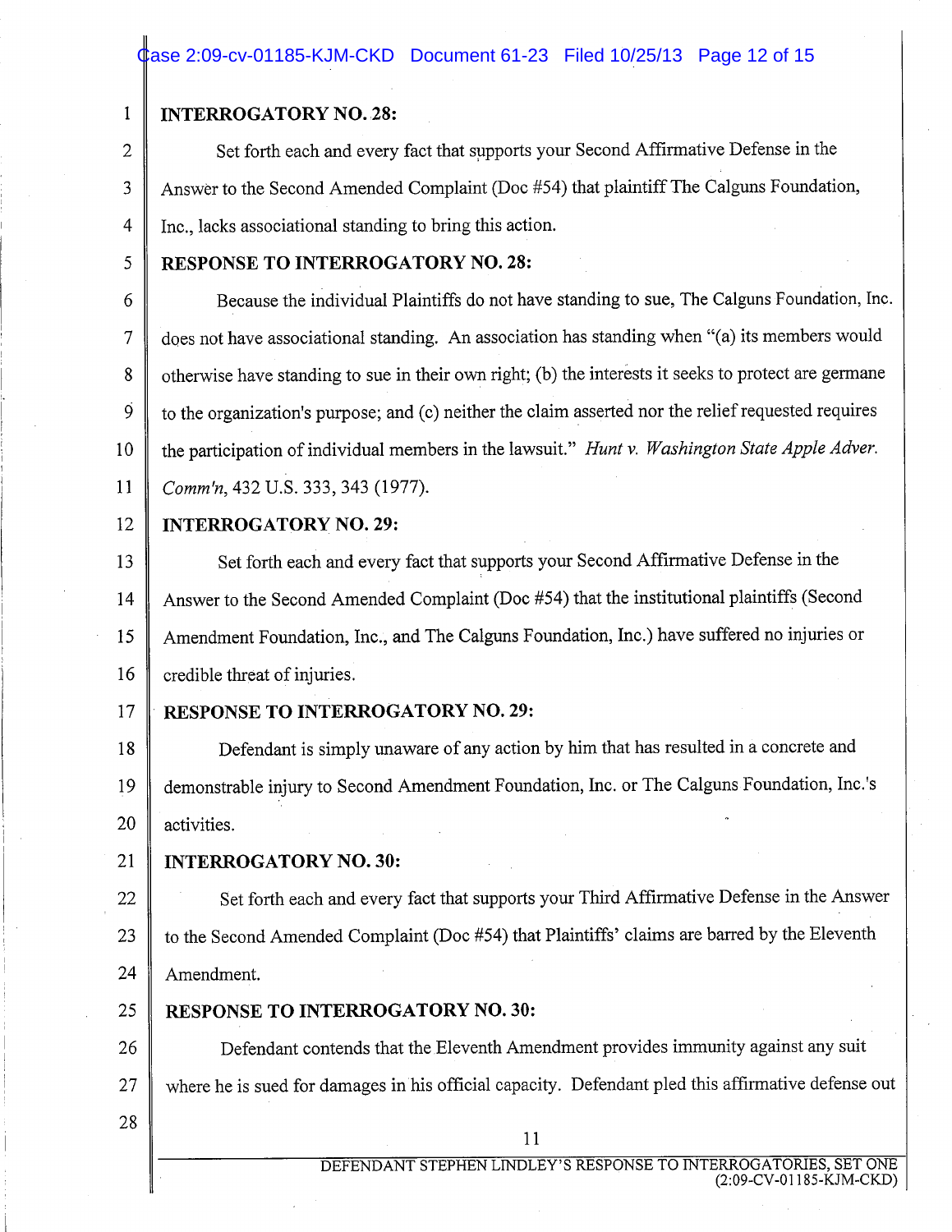## Case 2:09-cv-01185-KJM-CKD Document 61-23 Filed 10/25/13 Page 13 of 15

|                                                                | Plaintiffs' claims for declaratory or injunctive relief as currently pled. |    |                         |                                         |  |
|----------------------------------------------------------------|----------------------------------------------------------------------------|----|-------------------------|-----------------------------------------|--|
| Dated: August $\boxed{\frac{\textdegree}{\textdegree}}$ , 2013 |                                                                            |    | Respectfully submitted, |                                         |  |
|                                                                |                                                                            |    | KAMALA D. HARRIS        | Attorney General of California          |  |
|                                                                |                                                                            |    | PETER K. SOUTHWORTH     | Supervising Deputy Attorney General     |  |
|                                                                |                                                                            |    |                         |                                         |  |
|                                                                |                                                                            |    |                         |                                         |  |
|                                                                |                                                                            |    | ANTHONY R. HAKL         | Deputy Attorney General                 |  |
|                                                                |                                                                            |    |                         | Attorneys for Defendant Stephen Lindley |  |
| SA2009310413                                                   |                                                                            |    |                         |                                         |  |
|                                                                |                                                                            |    |                         |                                         |  |
|                                                                |                                                                            |    |                         |                                         |  |
|                                                                |                                                                            |    |                         |                                         |  |
|                                                                |                                                                            |    |                         |                                         |  |
|                                                                |                                                                            |    |                         |                                         |  |
|                                                                |                                                                            |    |                         |                                         |  |
|                                                                |                                                                            |    |                         |                                         |  |
|                                                                |                                                                            |    |                         |                                         |  |
|                                                                |                                                                            |    |                         |                                         |  |
|                                                                |                                                                            |    |                         |                                         |  |
|                                                                |                                                                            |    |                         |                                         |  |
|                                                                |                                                                            |    |                         |                                         |  |
|                                                                |                                                                            |    |                         |                                         |  |
|                                                                |                                                                            |    |                         |                                         |  |
|                                                                |                                                                            |    |                         |                                         |  |
|                                                                |                                                                            | 12 |                         |                                         |  |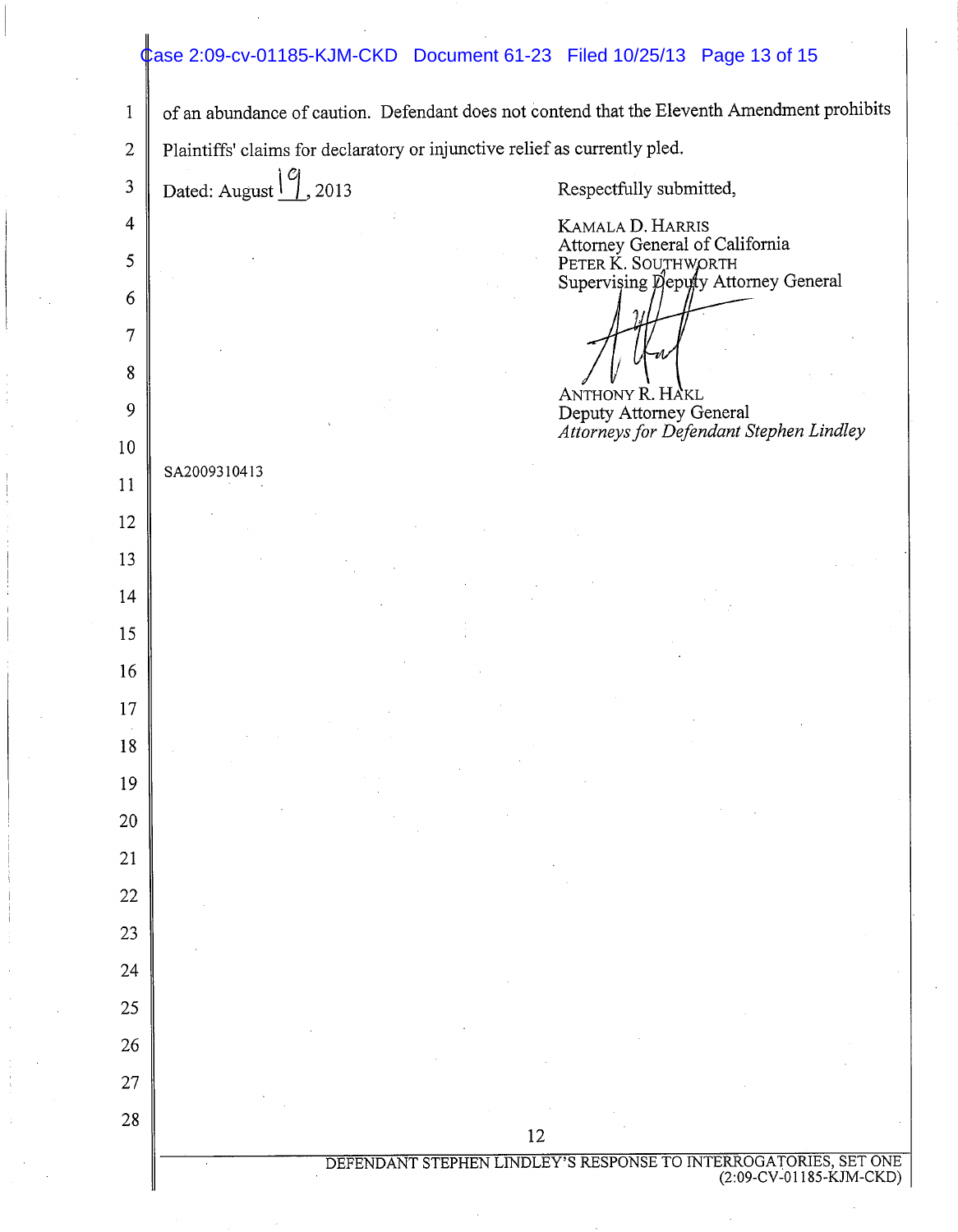Case 2:09-cv-01185-KJM-CKD Document 61-23 Filed 10/25/13 Page 14 of 15

| 1            | <b>VERIFICATION</b>                                                                          |  |  |
|--------------|----------------------------------------------------------------------------------------------|--|--|
| $\mathbf{2}$ | I, Stephen Lindley, declare:                                                                 |  |  |
| 3            | I am the Chief of the Bureau of Firearms of the California Department of Justice. I have     |  |  |
| 4            | read Defendant Stephen Lindley's Response To Interrogatories, Set One. I know their contents |  |  |
| 5            | and the same are true to my knowledge, information and belief.                               |  |  |
| 6            | I declare under penalty of perjury under the laws of the United States that the foregoing is |  |  |
| 7            | true and correct.                                                                            |  |  |
| 8            | Executed on August $\widehat{H}$ , 2013 in Sacramento, California.                           |  |  |
| 9            |                                                                                              |  |  |
| 10           | <b>Stephen Lindley</b>                                                                       |  |  |
| 11           |                                                                                              |  |  |
| 12           |                                                                                              |  |  |
| 13           |                                                                                              |  |  |
| 14           |                                                                                              |  |  |
| 15           |                                                                                              |  |  |
| 16           |                                                                                              |  |  |
| 17           |                                                                                              |  |  |
| 18           |                                                                                              |  |  |
| 19           |                                                                                              |  |  |
| 20           |                                                                                              |  |  |
| 21           |                                                                                              |  |  |
| 22           |                                                                                              |  |  |
| 23           |                                                                                              |  |  |
| 24           |                                                                                              |  |  |
| 25           |                                                                                              |  |  |
| 26           |                                                                                              |  |  |
| 27           |                                                                                              |  |  |
| 28           |                                                                                              |  |  |
|              | DEFENDANT STEPHEN LINDLEY'S RESPONSE TO INTERROGATORIES, SET ONE                             |  |  |
|              | (2:09-CV-01185-KJM-CKD)                                                                      |  |  |